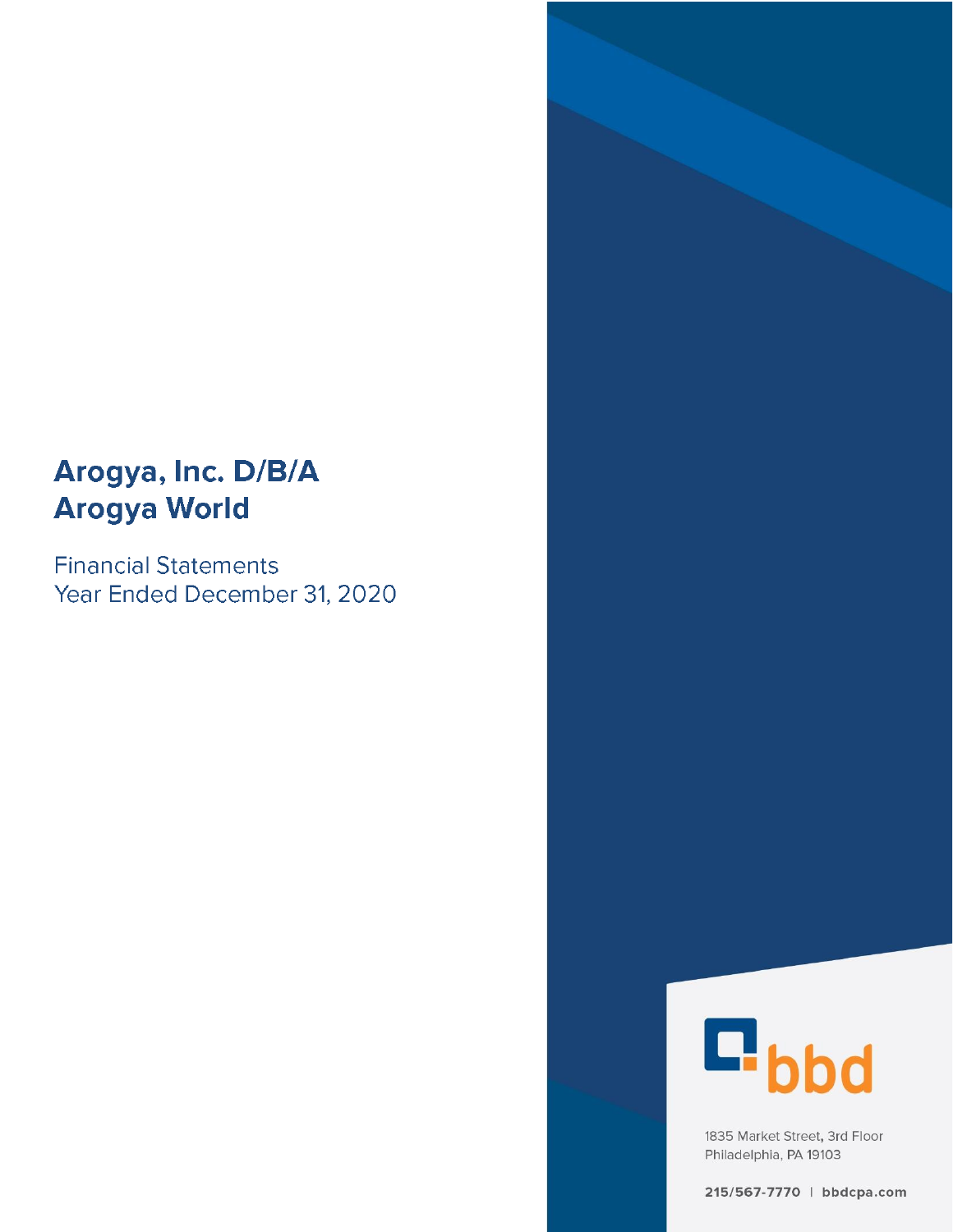# *CONTENTS*

| INDEPENDENT AUDITOR'S REPORT            |                |
|-----------------------------------------|----------------|
| FINANCIAL STATEMENTS                    |                |
| <b>Statement of Financial Position</b>  | 2              |
| <b>Statement of Activities</b>          | 3              |
| <b>Statement of Functional Expenses</b> | $\overline{4}$ |
| <b>Statement of Cash Flows</b>          | 5              |
| <b>Notes to Financial Statements</b>    | 6              |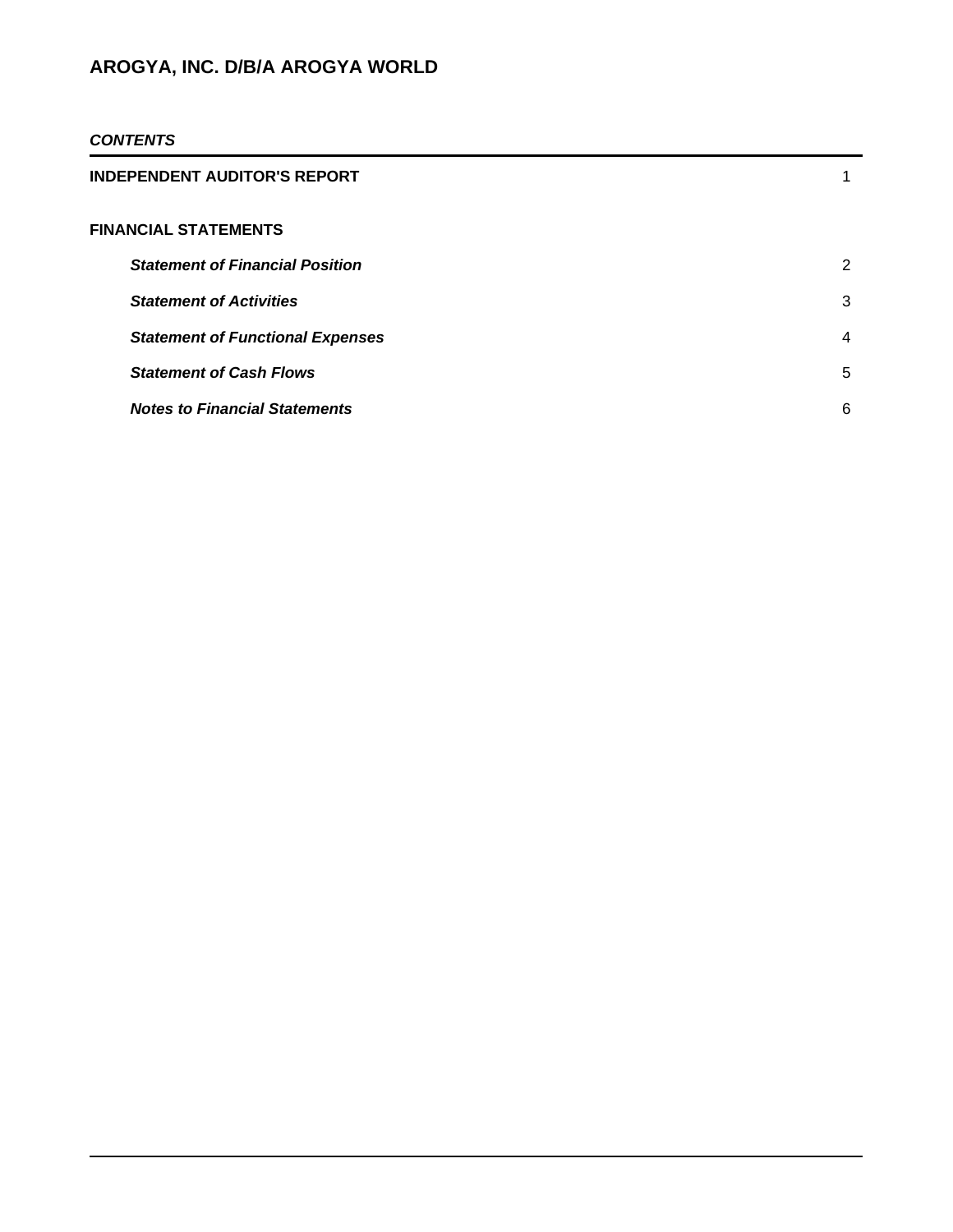

# **INDEPENDENT AUDITOR'S REPORT**

**Board of Directors Arogya Inc. d/b/a Arogya World Spring House, PA** 

We have audited the accompanying financial statements of Arogya, Inc. d/b/a Arogya World, which comprise the statement of financial position as of December 31, 2020, and the related statements of activities, functional expenses and cash flows for the year then ended, and the related notes to the financial statements.

### **Management's Responsibility for the Financial Statements**

Management is responsible for the preparation and fair presentation of these financial statements in accordance with U.S. generally accepted accounting principles; this includes the design, implementation, and maintenance of internal control relevant to the preparation and fair presentation of financial statements that are free from material misstatement, whether due to fraud or error.

### **Auditor's Responsibility**

Our responsibility is to express an opinion on these financial statements based on our audits. We conducted our audits in accordance with U.S. generally accepted auditing standards. Those standards require that we plan and perform the audit to obtain reasonable assurance about whether the financial statements are free from material misstatement.

An audit involves performing procedures to obtain audit evidence about the amounts and disclosures in the financial statements. The procedures selected depend on the auditor's judgment, including the assessment of the risks of material misstatement of the financial statements, whether due to fraud or error. In making those risk assessments, the auditor considers internal control relevant to the entity's preparation and fair presentation of the financial statements in order to design audit procedures that are appropriate in the circumstances, but not for the purpose of expressing an opinion on the effectiveness of the entity's internal control. Accordingly, we express no such opinion. An audit also includes evaluating the appropriateness of accounting policies used and the reasonableness of significant accounting estimates made by management, as well as evaluating the overall presentation of the financial statements.

We believe that the audit evidence we have obtained is sufficient and appropriate to provide a basis for our audit opinion.

#### **Opinion**

In our opinion, the financial statements referred to above present fairly, in all material respects, the financial position of Arogya Inc. d/b/a Arogya World as of December 31, 2020, and the changes in its net assets and its cash flows for the year then ended in accordance with U.S. generally accepted accounting principles.

BBD 25

**Philadelphia, Pennsylvania November 8, 2021**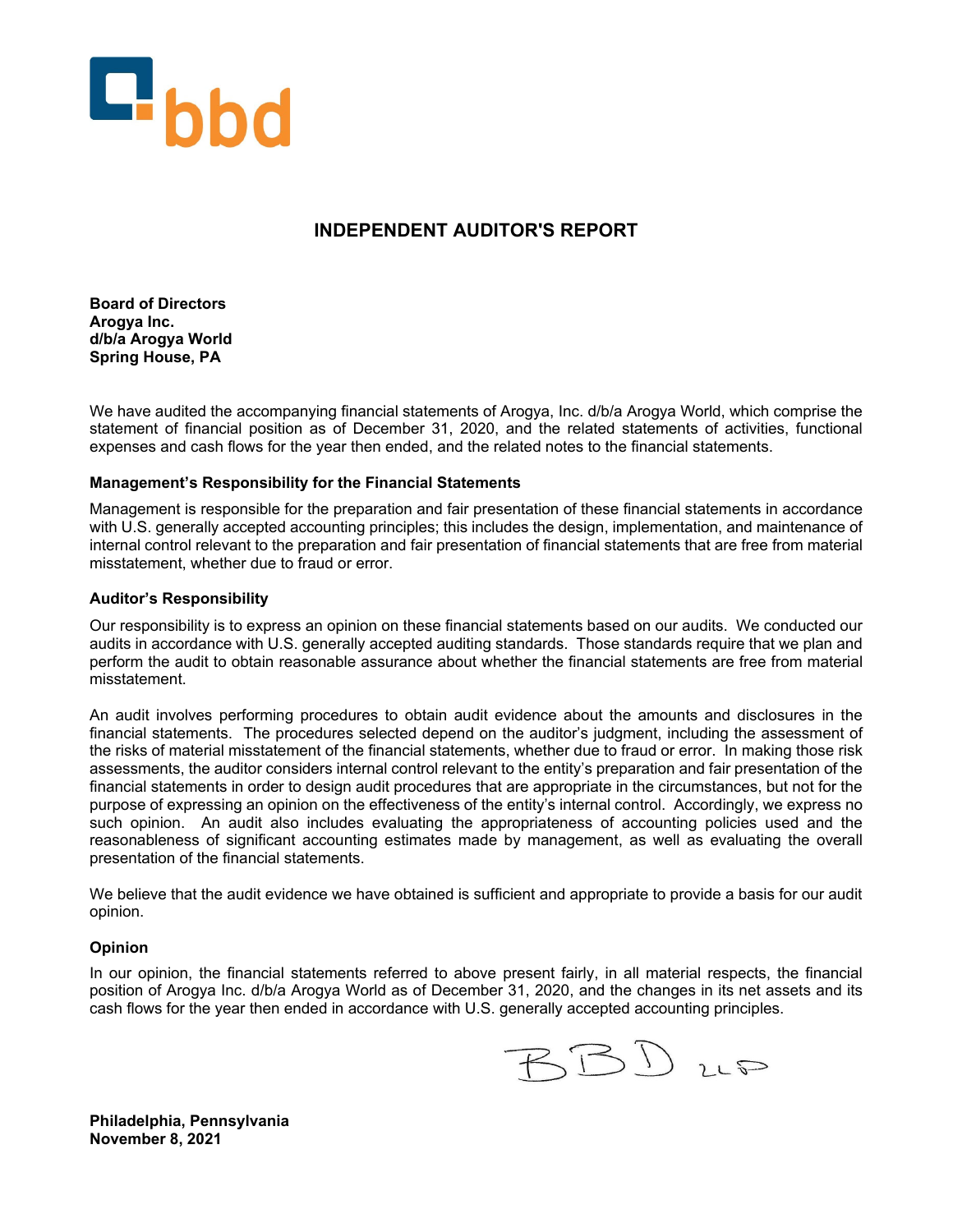# *STATEMENT OF FINANCIAL POSITION*

# **December 31, 2020**

| <b>ASSETS</b>                                   |                            |
|-------------------------------------------------|----------------------------|
| Cash<br>Contributions receivable<br>Investments | \$660,511<br>74,032<br>989 |
| <b>Total assets</b>                             | \$735,532                  |
| <b>LIABILITIES AND NET ASSETS</b>               |                            |
| <b>LIABILITIES</b>                              |                            |
| Accounts payable                                | \$21,018                   |
| Accrued expenses                                | 9,200                      |
| Refundable advances                             | 188,402                    |
| <b>Total liabilities</b>                        | 218,620                    |
| <b>NET ASSETS</b>                               |                            |
| Without donor restrictions                      | 292,585                    |
| With donor restrictions                         | 224,327                    |
| <b>Total net assets</b>                         | 516,912                    |
| <b>Total liabilties and net assets</b>          | \$735,532                  |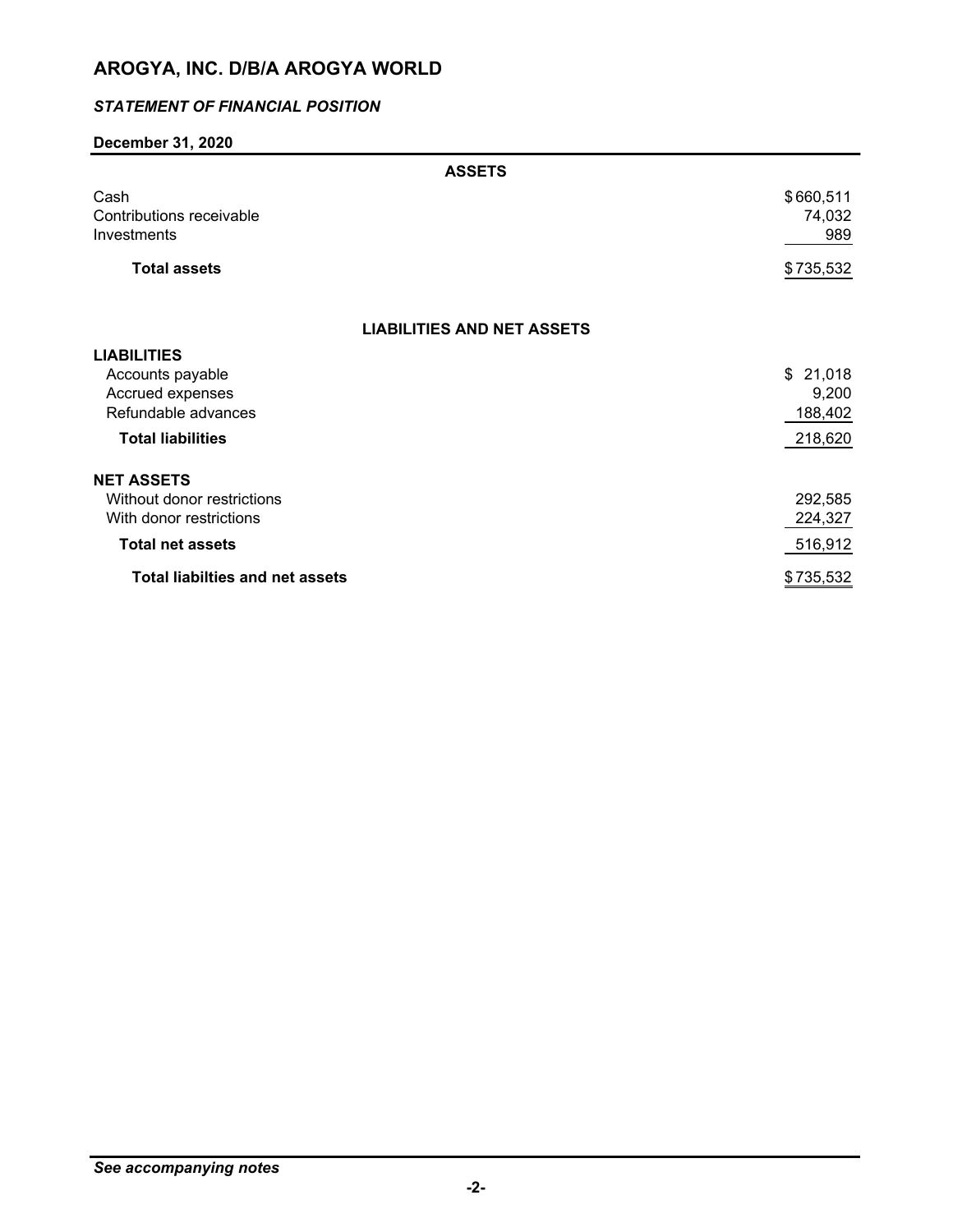# *STATEMENT OF ACTIVITIES*

# **Year Ended December 31, 2020**

|                                       | <b>Without</b><br><b>Donor</b><br><b>Restrictions</b> | With<br><b>Donor</b><br><b>Restrictions</b> | <b>Total</b> |
|---------------------------------------|-------------------------------------------------------|---------------------------------------------|--------------|
| <b>SUPPORT AND REVENUE</b>            |                                                       |                                             |              |
| Grants and contributions              | \$175,023                                             | \$122,340                                   | \$297,363    |
| Special event                         | 407,853                                               |                                             | 407,853      |
| In-kind contributions                 | 152,145                                               |                                             | 152,145      |
| Investment loss                       | (786)                                                 |                                             | (786)        |
| Net assets released from restrictions | 220,947                                               | (220, 947)                                  |              |
| <b>Total support and revenue</b>      | 955,182                                               | (98,607)                                    | 856,575      |
| <b>EXPENSES</b>                       |                                                       |                                             |              |
| Program services                      | 642,895                                               |                                             | 642,895      |
| Special event                         |                                                       |                                             |              |
| Event costs                           | 37,395                                                |                                             | 37,395       |
| Development                           | 38,214                                                |                                             | 38,214       |
| Management and general                | 66,078                                                |                                             | 66,078       |
| <b>Total expenses</b>                 | 784,582                                               |                                             | 784,582      |
| <b>CHANGE IN NET ASSETS</b>           | 170,600                                               | (98, 607)                                   | 71,993       |
| <b>NET ASSETS</b>                     |                                                       |                                             |              |
| Beginning of year                     | 121,985                                               | 322,934                                     | 444,919      |
| End of year                           | \$292,585                                             | \$224,327                                   | \$516,912    |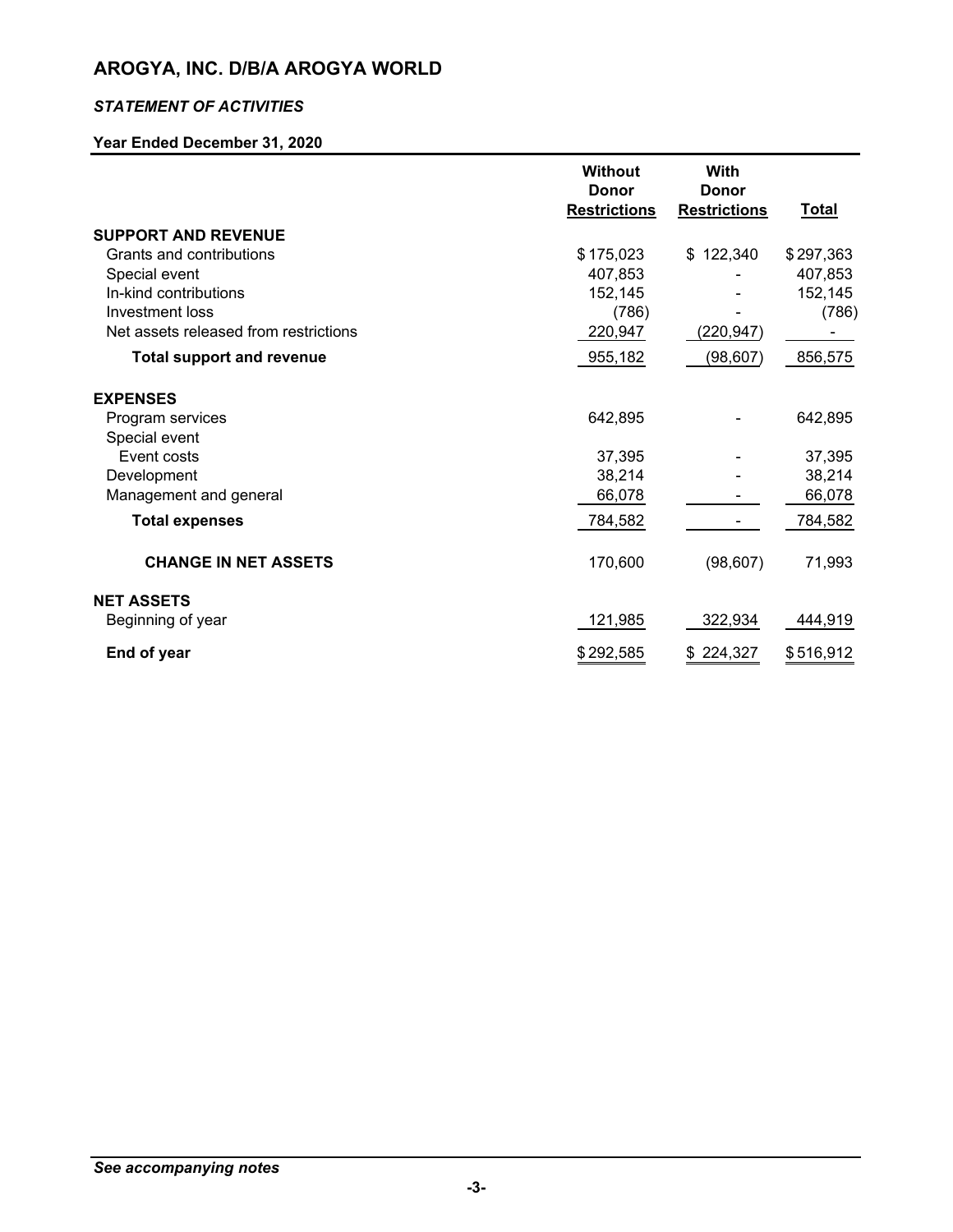#### *STATEMENT OF FUNCTIONAL EXPENSES*

# **Year Ended December 31, 2020**

|                                        | mHealth/<br>Technology | <b>Healthy</b><br><u>Workplaces</u> | <b>My Thali</b> | Healthy<br><b>Schools</b> | <b>NCD Global</b><br>Advocacy and<br><b>Awareness</b> | Total<br>Program<br><b>Service</b> | <b>Special</b><br>Event<br><u>Fundraising</u> | <b>Development</b>       | <b>Management</b><br>and<br><b>General</b> | <u>Total</u> |
|----------------------------------------|------------------------|-------------------------------------|-----------------|---------------------------|-------------------------------------------------------|------------------------------------|-----------------------------------------------|--------------------------|--------------------------------------------|--------------|
| Communications/education               | \$26,697               | 0,972<br>\$                         | 2,341<br>\$     | 1,680<br>\$               | \$20,608                                              | 62,298<br>\$                       | \$                                            | \$                       |                                            | 62,298       |
| Conferences and meetings               |                        | 677                                 | 794             |                           |                                                       | 1,471                              | $\overline{\phantom{0}}$                      |                          | 4                                          | 1,475        |
| Consultants                            | 21,656                 | 74,568                              | 77,215          | 32,656                    | 35,056                                                | 241,151                            | 12,500                                        | 29,965                   | 500                                        | 284,116      |
| Fees                                   | 1,090                  | 814                                 | 934             | 1,090                     | 6,941                                                 | 10,869                             | 859                                           |                          | (61)                                       | 11,667       |
| Fundraising event venue expenses       |                        |                                     |                 |                           |                                                       |                                    | 13,589                                        | 800                      |                                            | 14,389       |
| Grants                                 |                        | $\sim$                              | 17,893          | 158,865                   | $\overline{\phantom{a}}$                              | 176,758                            |                                               |                          |                                            | 176,758      |
| Insurance                              |                        |                                     | $\blacksquare$  |                           | $\overline{\phantom{a}}$                              |                                    | $\overline{\phantom{0}}$                      | $\overline{\phantom{a}}$ | 1,220                                      | 1,220        |
| Legal and professional                 | 775                    | 775                                 | 775             | 16,490                    |                                                       | 18,815                             | $\overline{\phantom{0}}$                      |                          | 43,282                                     | 62,097       |
| Office expense                         | 122                    | 131                                 | 122             | 122                       | 250                                                   | 747                                |                                               |                          | 1,869                                      | 2,616        |
| Research                               | 7,285                  | 769                                 | 3,055           | 1,019                     |                                                       | 12,128                             |                                               |                          | (1, 178)                                   | 10,950       |
| Travel and related expenses            | 667                    | 322                                 | 1,641           | 1,911                     | 88                                                    | 4,629                              |                                               |                          | 222                                        | 4,851        |
| Total expenses before donated services | 58,292                 | 89,028                              | 104,770         | 213,833                   | 62,943                                                | 528,866                            | 26,948                                        | 30,765                   | 45,858                                     | 632,437      |
| <b>Donated Services</b>                |                        |                                     |                 |                           |                                                       |                                    |                                               |                          |                                            |              |
| <b>Fundraising events</b>              |                        |                                     |                 |                           | 1,659                                                 | 1,659                              | 4,908                                         |                          |                                            | 6,567        |
| Occupancy                              | 2,040                  | 2,040                               | 2,040           | 2,040                     | 2,040                                                 | 10,200                             | 456                                           | 744                      | 600                                        | 12,000       |
| Salary                                 | 18,898                 | 18,898                              | 18,899          | 18,899                    | 19,576                                                | 95,170                             | 5,083                                         | 6,705                    | 19,620                                     | 126,578      |
| Travel and related expenses            | 1,400                  | 1,400                               | 1,400           | 1,400                     | 1,400                                                 | 7,000                              |                                               |                          |                                            | 7,000        |
| <b>Total expenses</b>                  | \$80,630               | \$111,366                           | \$127,109       | \$236,172                 | \$87,618                                              | \$642,895                          | \$37,395                                      | \$38,214                 | \$66,078                                   | \$784,582    |

**-4-**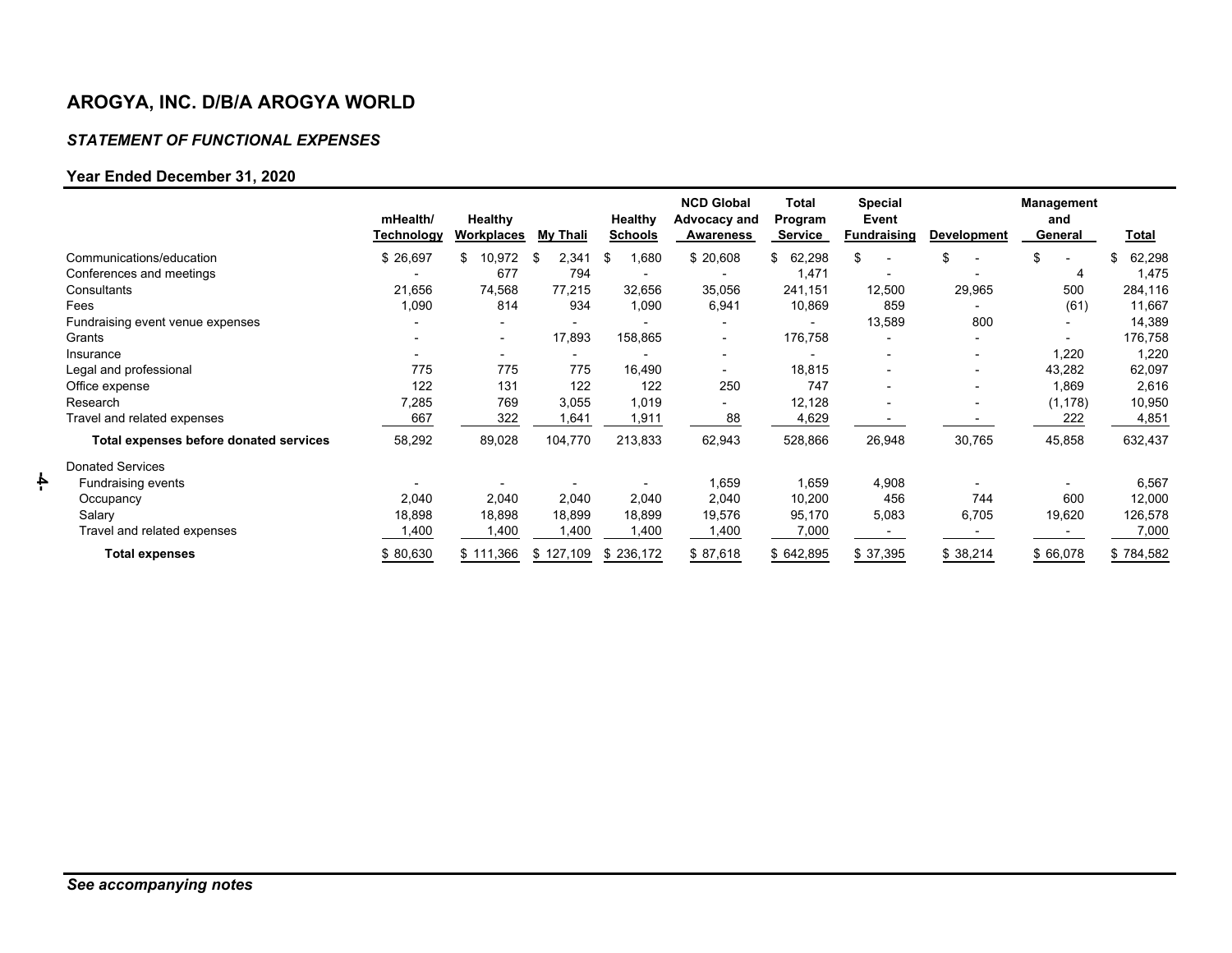# *STATEMENT OF CASH FLOWS*

| Year Ended December 31, 2020                                                                             |                            |
|----------------------------------------------------------------------------------------------------------|----------------------------|
| <b>CASH FLOWS FROM OPERATING ACTIVITIES</b>                                                              |                            |
| Change in net assets                                                                                     | \$<br>71,993               |
| Adjustments to reconcile change in net assets to net cash<br>provided by (used for) operating activities |                            |
| Net unrealized loss on investments                                                                       | 1,064                      |
| (Increase) decrease in<br>Contributions receivable                                                       | (23, 292)                  |
| Increase (decrease) in<br>Accounts payable<br>Accrued expenses<br>Refundable advances                    | 10,516<br>9,200<br>124,275 |
| Net cash provided by (used for) operating activities                                                     | 193,756                    |
| Net change in cash                                                                                       | 193,756                    |
| <b>CASH</b><br>Beginning of year                                                                         | 466,755                    |
| End of year                                                                                              | \$660,511                  |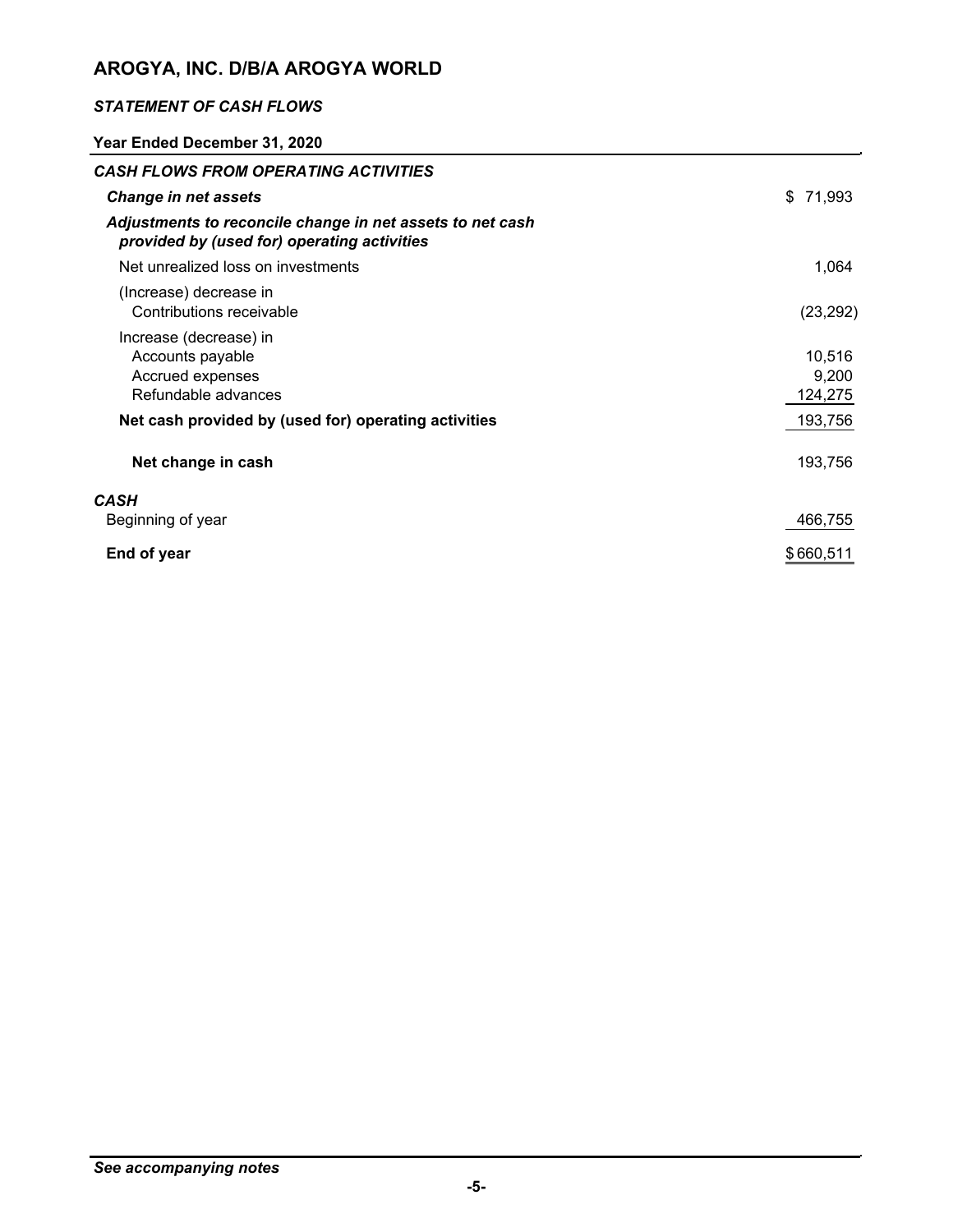### *NOTES TO FINANCIAL STATEMENTS*

#### **December 31, 2020**

#### **(1) ORGANIZATION**

Arogya, Inc. d/b/a Arogya World (the *"Organization"* or *"Arogya World"*), founded in 2010, is a global health not-for-profit organization working to prevent non-communicable diseases (*"NCD"s*) through health education and lifestyle changes. NCDs are largely preventable through healthy living. Prevention is a smart solution to the NCD crisis, and something that is core to Arogya's programming. The Organization strives to achieve its mission of changing the course of chronic diseases by focusing on partnerships and innovative technology and by implementing scalable and sustainable programs with measurable impact. The Organization has been successful through their multi-pronged community doorstep approach taking prevention to where people live, learn and work in India, implementing effective, low-cost prevention programs with a broad reach (\$0.5/person to educate; \$6/person for impact). The Organization has programs for different life stages to reinforce our healthy living messages.

To date, the Organization has reached more than 5 million people through their programs and estimates to have improved the health behaviors of more than 500,000. During COVID, the Organization's mission of prevention is even more critical – people with underlying diabetes, hypertension and other NCDs suffer more hospitalizations and worse outcomes from COVID. While Covid impacted the Organization's expansion goal in 2020, the Organization quickly *shifted gears, and invested in tackling mental health in the workplace, digitized their school health program and further optimized the use of technology*.

India is a key country of focus because of its alarmingly high NCD disease burden - 20% of the population has one NCD, 10% with more than one, and 2/3rds of the population dies from NCDs. The Organization has five major areas of focus:

*mHealth:* The Organization leverages mobile health as a smart solution to the NCD crisis, as there are more than 900 million cell phones in use in India. mDiabetes is the Organization's proven mobile phone messaging program that has a cumulative reach of 1.7 million people to date. The Organization has helped hundreds of thousands of people lead healthier lives. Through support from Cigna, the Organization developed a mobile app, and in partnership with National Institute of Mental Health & Neurosciences (NIMHANS) in India, the Organization also developed mental health text messages. In 2020, the Organization completed implementing mDiabetes program at Aravind Eye Hospital centers in Tamilnadu. mDiabetes implementation in Bangalore with Lions Clubs District 317A and Lions Clubs International Foundation was stalled due to COVID.

*Healthy Workplaces:* is a 2013 Clinton Global Initiative Commitment from Arogya World where the Organization has worked with companies in India to earn recognition as Healthy Workplaces (Bronze, Silver, Gold and Platinum levels) according to criteria the Organization co-created with industry in 2012. By shaping the culture of companies, the Organization is helping employees lead healthy lives through a workplace no-tobacco-use policy; easy access to healthy foods and opportunities for physical activity; plus work-life balance and leadership endorsement. In 2020, the Organization advanced the program in many ways, in response to COVID –

- 1. It conducted several webinars on workplace health and mental well-being that were noticed in the public health community.
- 2. It conducted a survey on the impact of working from home and published a report. https://arogyaworld.org/wp-content/uploads/2020/08/Impact-of-COVID-19-on-Workplaces.pdf
- 3. The Organization added pioneering mental health criteria for the first time, working with Harvard professors, and merged it with physical health criteria.
- 4. At Arogya World's seventh annual Healthy Workplace conference in India, conducted virtually due to COVID, 14 new Healthy Workplaces were recognized, bringing the total to 145 Healthy Workplace companies covering 3.1 million employees in India.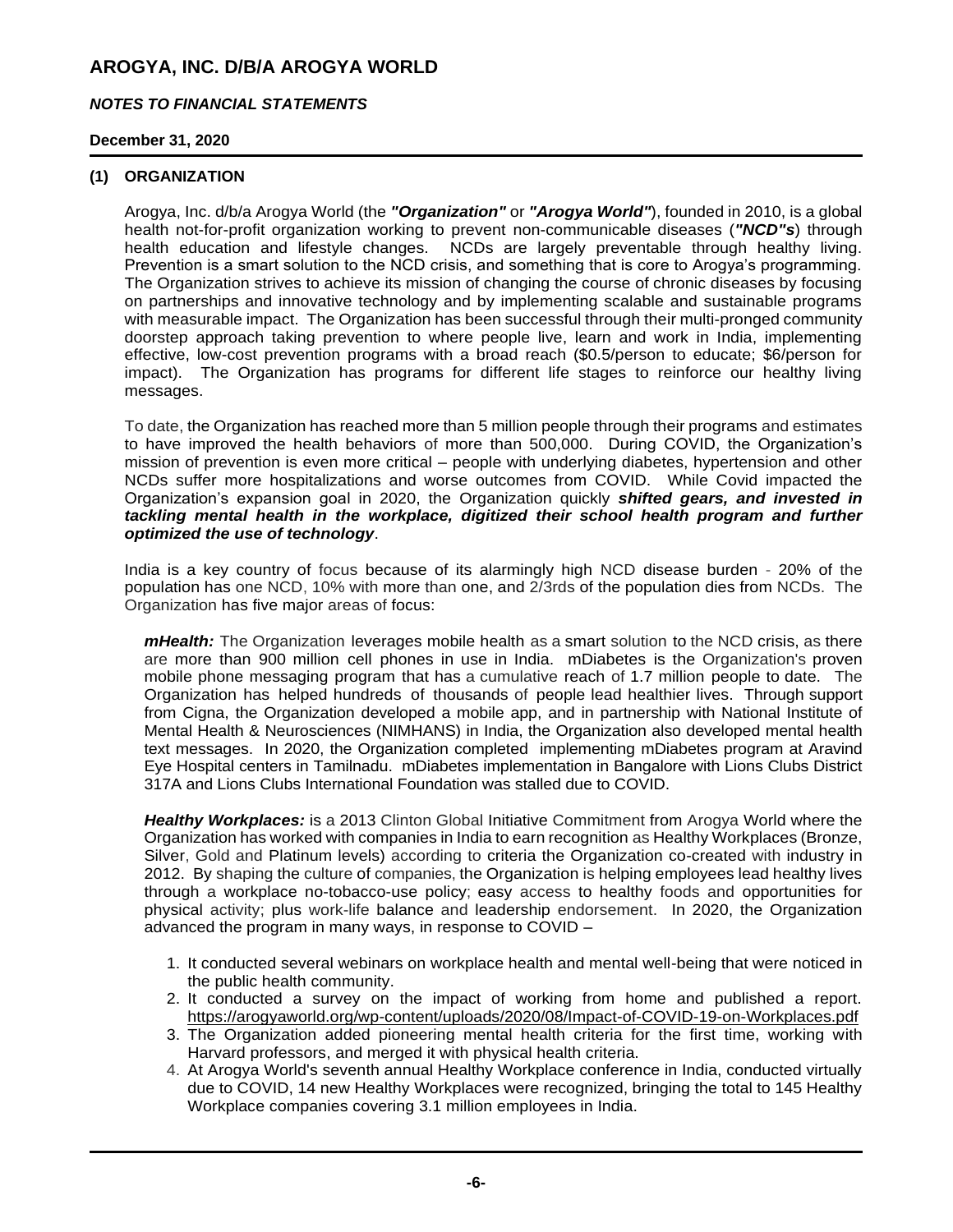# *NOTES TO FINANCIAL STATEMENTS*

### **December 31, 2020**

*Healthy Schools:* is Arogya World's first program and is a proven two-year school-based healthy living education program that teaches hundreds of thousands of children between the ages of 11 to 13 the basics of eating right and increasing physical activity, important for preventing diabetes, before children's lifestyle habits are set. The Organization has plans to implement this program in 500,000 school children throughout India, mostly living in rural areas, over the next couple of years. The original pilot showed a 15% improvement in awareness and behavior change. Currently, the program is implemented with partners including Agastya Foundation, Ashoka, Child In Need Institute, HRIDAY, School Health Annual Report Program and SRU India. Stanford Medicine's Center for Asian Health Research and Education is helping with third-party validation of our school program' s impact data.

In 2020, program expansion was stalled because schools were closed due to COVID. However, some of the Organization's partners implemented the program by going deep into village communities.

The organization used the time to:

- 1. Update all the school manuals, integrated with rural MyThali program (see below) and made them relevant to the government's school health curriculum.
- 2. Pivot from peer-led to a self-learning mode and developed a digital schools' program, converting the age-appropriate games and activities into e-Learning activities that the child could implement on their own. For the second half of 2020, Arogya World engaged in digitization making their program *the first digital adolescent health program of its kind*.

*MyThali:* is a new nutritional tool that was developed based on the National Institution of Nutrition guidelines. It shows clearly, in picture form, what cooked food someone should eat, and in what quantities, at each meal. The Global Burden of Disease Report (April 2019) stated that unhealthy eating is the number one cause of death globally, and the Organization's MyThali program aims to positively impact the way Indians eat.

MyThali was first developed for urban women to empower them to prepare healthy meals for themselves and their families. With the grant from The Cigna Foundation, the Organization leveraged social media, influencers, celebrity chefs like Chef Saby, Bangalore Foodies Club, and educational media articles to promote eating right among urban Indians (audience reach >10 million).

In March 2020, Arogya World held a major multistakeholder meeting with PATH, to adapt MyThali for rural adolescent girls. The Organization produced an innovative comic book educational toolkit to highlight tenets of eating right.

*Global Advocacy and Awareness:* Throughout 2020, Arogya World engaged in and spoke at notable virtual forums and conferences and continued the Organization's efforts to bring health prevention awareness and advocacy in India and the rest of the world. These include the OneMind@Work Conference, Confederation of Indian Industry's Asia Health Summit, NCD Alliance, Indiaspora Philanthropy Summit, and several other forums.

Arogya World's 10th anniversary gala was held on Dec 5, 2020, virtually and was a big success. The Organization brought out a digital cookbook with recipes from celebrity chefs of Indian restaurants in the US. The contributions from the gala are used to support Arogya World's mission and programs.

In 2020, Arogya's CEO was invited to take part in a strategy workshop offered by Ashoka (their Globalizer program) and clarified the Organization's growth strategy going forward.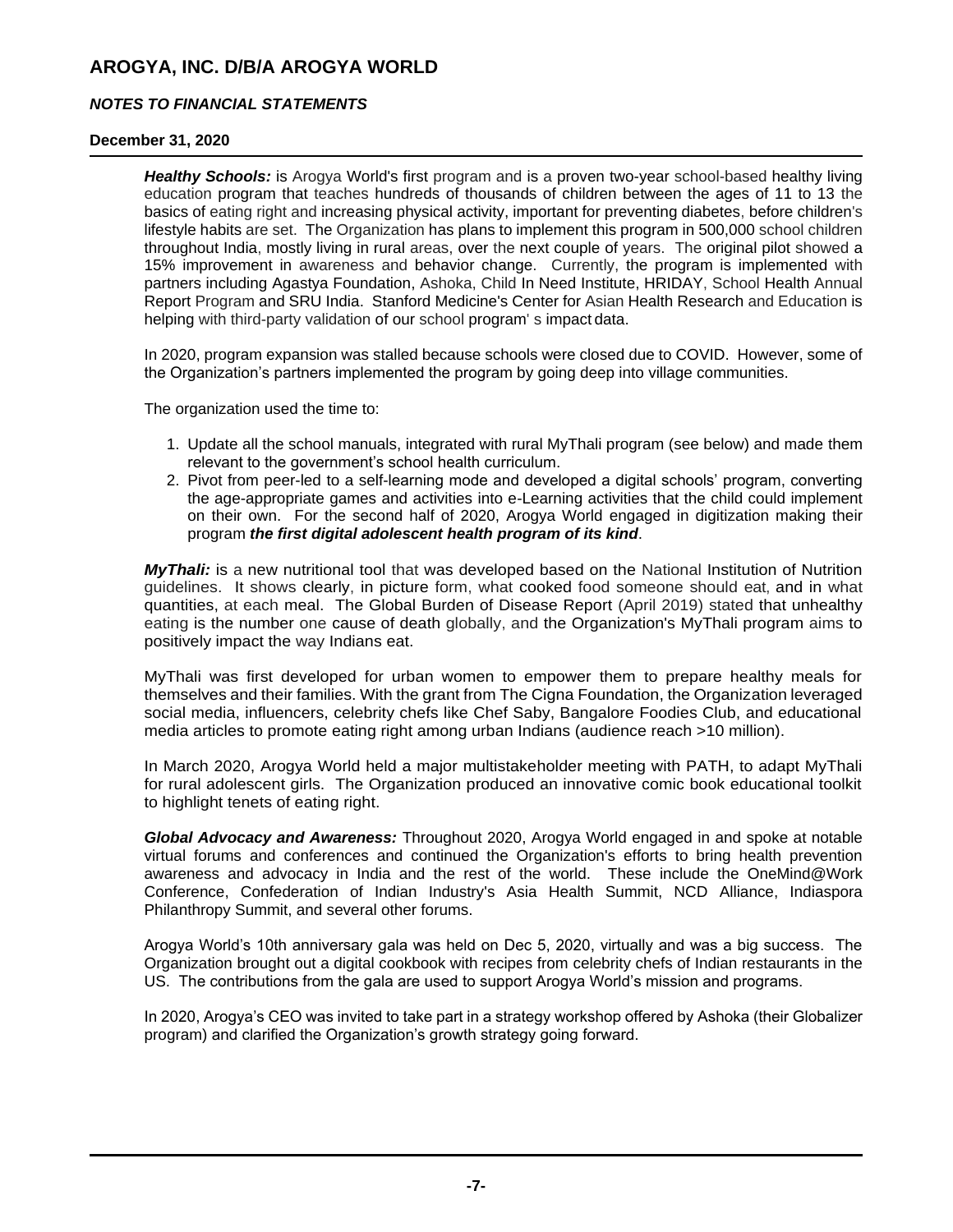# *NOTES TO FINANCIAL STATEMENTS*

#### **December 31, 2020**

### **(2) SIGNIFICANT ACCOUNTING POLICIES**

#### *Basis of Accounting*

The financial statements of the Organization have been prepared utilizing the accrual basis of accounting and conform to accounting principles generally accepted in the United States of America (*"U.S. GAAP"*) as applicable to not-for-profit organizations.

#### *Financial Statement Presentation*

The Organization reports information regarding its financial position and activities according to the following classes of net assets:

#### *Without donor restrictions*

Net assets which are not subject to donor-imposed restrictions.

#### *With donor restrictions*

Net assets that are subject to donor-imposed restrictions that will be satisfied by actions of the Organization and/or the passage of time. When a restriction is satisfied, net assets with donor restrictions are reclassified to net assets without donor restrictions and reported in the statement of activities as "net assets released from restrictions."

Also included in this category are net assets that are subject to donor-imposed restrictions that require the net assets to be maintained indefinitely while permitting the Organization to expend the income generated in accordance with the provision of the contribution. The Organization did not have this type of net asset with donor restrictions at December 31, 2020.

#### *Estimates*

Management uses estimates and assumptions in preparing financial statements. These estimates and assumptions affect the reported amounts of assets and liabilities, and the reported revenues and expenses. Actual results could differ from those estimates.

#### *Contributions Receivable*

Contributions receivable generally represent amounts due under the terms of the contributions from foundations or other donors. The Organization establishes a provision for doubtful accounts based on history of past write-offs, collections and current credit conditions. Management has determined that a provision for doubtful accounts is not necessary as of December 31, 2020.

#### *Investments and Investment Income*

Investments in debt and equity securities with readily determinable fair values are reported at fair value as determined by quoted market prices with gains and losses included in the statement of activities. Dividend and interest income is recorded as earned. Restricted investment income whose restrictions are satisfied in the same period are reported as without donor restrictions.

The Organization invests in a professionally-managed portfolio that contains various types of securities *(See Note 4)*. Such investments are exposed to market and credit risks. Due to level of risk associated with such investments, and the level of uncertainty related to changes in the value of such investments, it is at least reasonably possible that changes in the near term would materially affect investment balances and the amounts reported in the financial statements.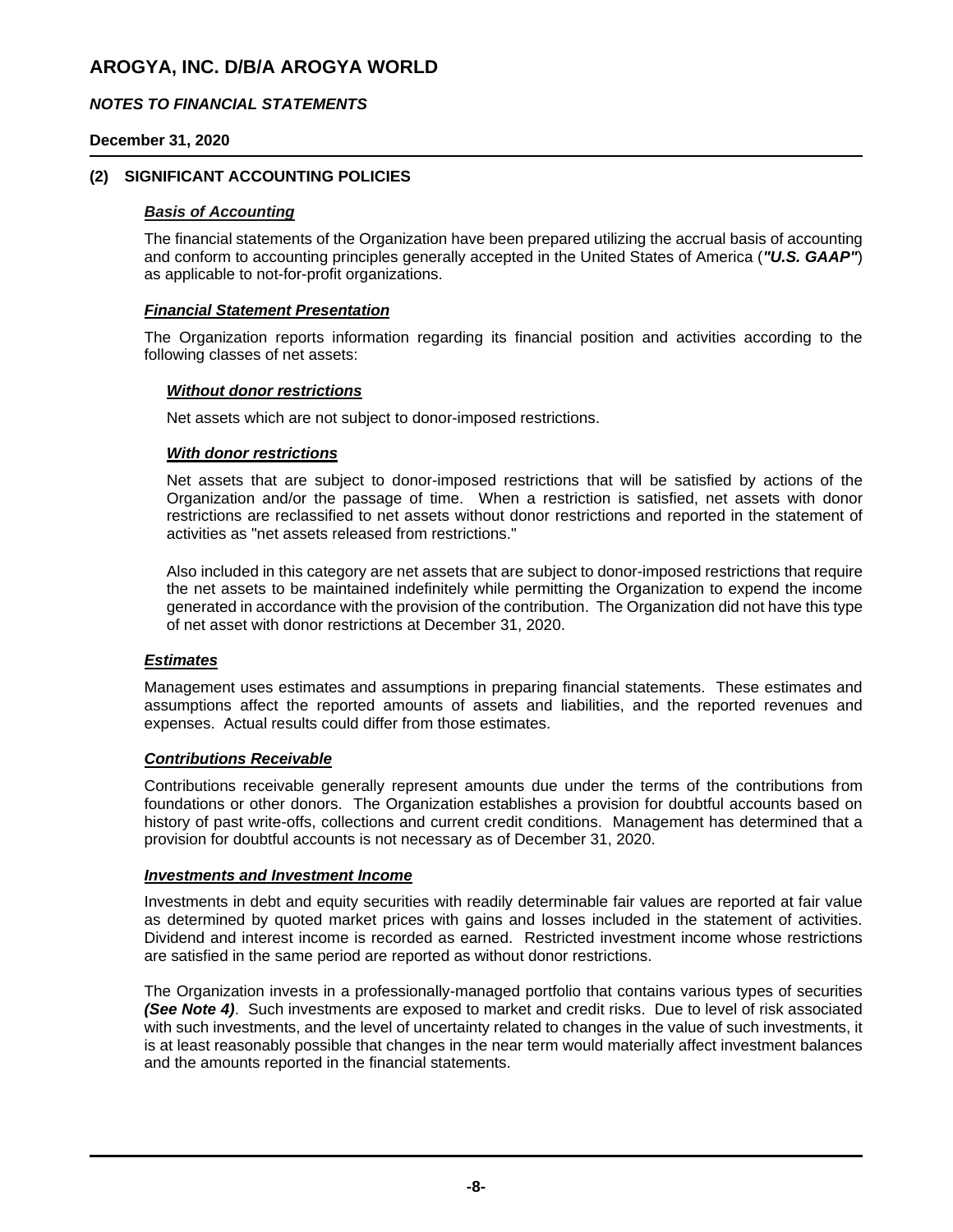# *NOTES TO FINANCIAL STATEMENTS*

### **December 31, 2020**

# *Fair Value Measurements of Assets and Liabilities*

GAAP defines fair value as the price that would be received to sell an asset or paid to transfer a liability (i.e., the "exit price") in an orderly transaction between market participants at the measurement date. GAAP establishes a fair value hierarchy for inputs used in measuring fair value that maximizes the use of observable inputs and minimizes the use of unobservable inputs by requiring that the most observable inputs be used when available. Observable inputs are those that market participants would use in pricing the asset or liability based on market data obtained from sources independent of the Organization. Unobservable inputs reflect the Organization's assumptions about the inputs market participants would use in pricing the asset or liability developed based on the best information available in the circumstances. The fair value hierarchy is categorized into three levels based on the inputs as follows:

*Level 1* – Valuations based on unadjusted quoted prices in active markets for identical assets or liabilities that the Center has the ability to access. Since valuations are based on quoted prices that are readily and regularly available in an active market, valuation of these assets and liabilities does not entail a significant degree of judgment.

**Level 2** – Valuations based on quoted prices in markets that are not active or for which all significant inputs are observable, either directly or indirectly.

*Level 3* – Valuations based on inputs that are unobservable, that is, inputs that reflect the Organization's own assumptions.

### *Revenue Recognition*

The Organization recognizes contributions when cash, securities or other assets; an unconditional promise to give; or a notification of a beneficial interest is received. Conditional promises to give – that is, those with a measurable performance or other barrier and a right of return – are not recognized until the conditions on which they depend have been met.

Consequently, at December 31, 2020, contributions in the amount of \$436,000 have not been recognized in the accompanying statement of activities because the condition(s) on which they depend has not yet been met. Conditional promises relate to grants for healthy schools through 2022.

A portion of the Organization's revenue is derived form cost-reimbursable grants, which are conditioned upon certain performance requirements and/or the incurrence of allowable qualifying expenses. Amounts received are recognized as revenue when the Organization has incurred expenditures in compliance with grant provision. Amounts received prior to incurring qualifying expenditures are reported as refundable advances in the statement of financial position.

Contributions and grants received are recorded as net assets without donor restrictions or with donor restrictions depending on the absence or existence and nature of any donor restrictions. Unconditional contributions and grants are recognized as revenue when the related promise to give is received. Conditional contributions and grants are recognized as revenue when the conditions are satisfied.

Revenue earned form sponsorships or ticket sales at fundraising events are based on fixed prices and recognized at the time of the event. The revenue generated from sponsorships is considered contribution revenue as they are generally nonreciprocal transactions.

### *Functional Expenses*

The costs of providing various programs and supporting services have been summarized on a functional basis in the statement of functional expenses. The Organization incurs expenses that directly relate to, and can be assigned to, a specific program or supporting activity. The Organization also conducts a number of activities which benefit both its program objectives as well as supporting services (i.e. development and general and administrative). These costs, which are not specifically attributable to a specific program or supporting activity, are allocated by management on a consistent basis among program and supporting services benefited. All expenses are allocated based on the estimates of time and effort incurred by personnel.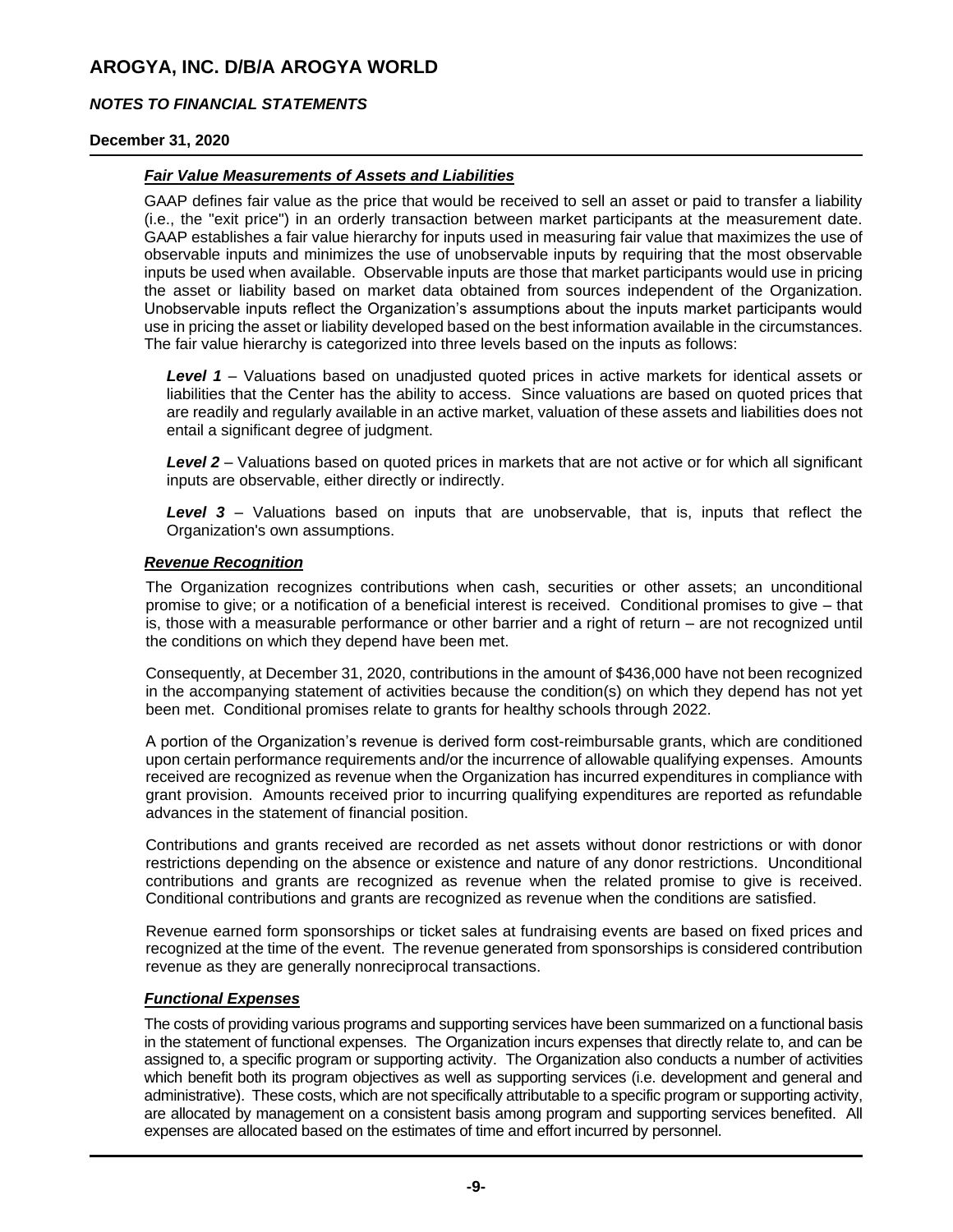# *NOTES TO FINANCIAL STATEMENTS*

### **December 31, 2020**

#### *Income Taxes*

The Organization is exempt from federal income tax under Section 501(c)(3) of the Internal Revenue Code. However, income from certain activities not directly related to the Organization's tax-exempt purpose is subject to taxation as unrelated business income. In addition, the Organization qualifies for the charitable contribution deduction under Section  $170(b)(1)(A)$  and has been classified as an organization other than a private foundation under Section 509(a)(2).

U.S. GAAP requires entities to evaluate, measure and recognize any uncertain tax positions. U.S. GAAP prescribes a minimum threshold that a tax position is required to meet in order to be recognized in the financial statements. The Organization believes that it had no uncertain tax positions as defined by U.S. GAAP.

### *Donated Services*

The Organization recognizes revenue for donated services received when they require specialized skills which would need to be purchased if they were not donated. Donated services are recorded as both revenue and expenses in the accompanying statement of activities at their estimated value at the date of receipt.

The Organization recorded \$126,578 of in-kind contributions for time (salary) donated by Board members fulfilling the roles of Chief Executive Officer and Chief Financial Officer and for other professional services rendered during the year ended December 31, 2020. Additionally, the Chief Executive Officer and others personally paid \$25,567 of unreimbursed travel and related costs for business trips and other costs incurred in administering the Organization's programs or fundraising efforts.

#### *Concentration of Credit Risk*

Financial instruments which subject the Organization to concentrations of credit risk are cash and contributions receivable. The Organization maintains its cash at high quality financial institutions. At times, such deposits may exceed federally-insured limits. Contributions receivable are expected to be collected in 2021.

The Organization received approximately 60% of grants and contributions from three donors for the year ended December 31, 2020.

### **(3) LIQUIDITY AND AVAILABILITY OF RESOURCES**

The following reflects the Organization's financial assets available within one year as of the statement of financial position date.

| Cash                                                                        | \$660,511  |
|-----------------------------------------------------------------------------|------------|
| Contributions receivable                                                    | 74,032     |
| Investments                                                                 | 989        |
| Total financial assets                                                      | 735.532    |
| Less: financial assets not available for general operations within one year |            |
| Restricted by donor for specific purposes or periods                        | (232, 634) |
| Total financial assets available within one year                            | \$502,898  |

#### *Liquidity Management*

The Organization has a liquidity policy to maintain an adequate level of cash to meet on-going operational requirements. The policy sets forth that excess cash based on the financial needs of the Organization, is maintained in a savings account which is available for short-term cash needs.